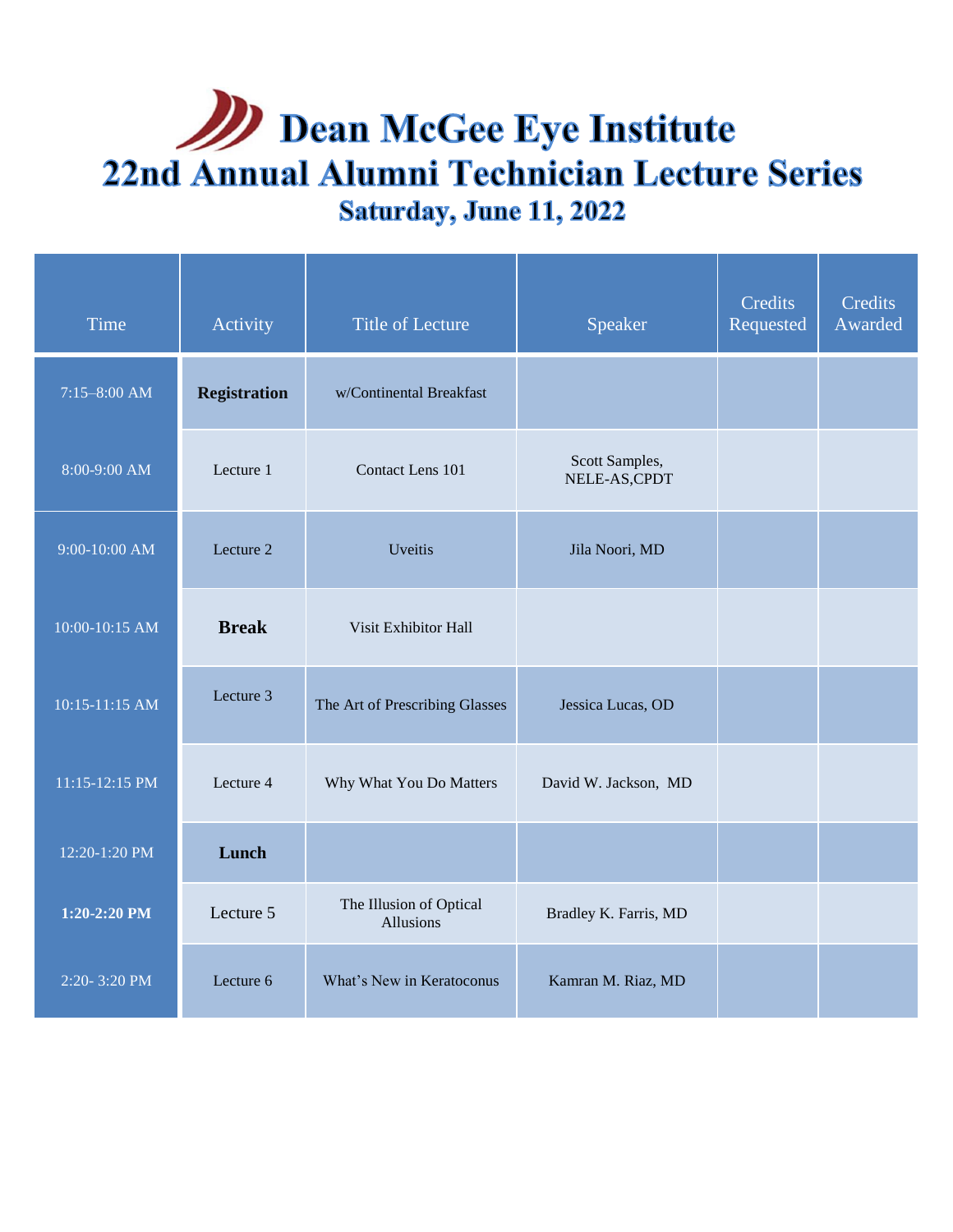# **Lecture #1**

**Title:** Contact Lens 101 **Time:** 8:00 - 9:00 AM **Speaker:** Scott Samples NELE-AS, CPDT **Target Group:** Ophthalmic assistants and technicians **Level:** Basic to Intermediate **Prerequisite:** None **Teaching Method:** Classroom and Live Stream **CE Credits Requested:** One (1) A **COURSE DESCRIPTION:** This course will discuss how each specialty presents its own distinctive fitting technique to maximize visual potential and ocular health.

**OBJECTIVES:** 1. Identify the different types of contact lenses.

- 2. Understand the broad spectrum of contact lenses available.
- 3. Explain potential complications arising from contact lens wear.

#### **Lecture #2**

**Title:** Uveitis **Time:** 9:00 – 10:00 AM **Speaker:** Jila Noori, MD **Target Group:** Ophthalmic assistants and technicians **Level:** Basic to Intermediate **Prerequisite:** None **Teaching Method:** Classroom and Live Stream **CE Credits Requested:** One (1) A

**COURSE DESCRIPTION:** This course will discuss diagnoses and treatment of ocular inflammatory diseases, including typical presentations and difficulties faced by those patients who suffer from ocular inflammation. Additionally, treatment options will be reviewed, including office tips to assist these patients.

**OBJECTIVES:** 1. Describe difficulties faced by uveitis patients.

- 2. Identify symptoms of ocular inflammation.
- 3. List treatment options for uveitis.

#### **Lecture#3**

**Title:** Evaluation and Disorders of the Pupil **Time:** 10:15 – 11:15 AM **Speaker:** Jessica Lucas, OD **Target Group:** Ophthalmic assistants and technicians **Level:** Basic to Intermediate **Prerequisite:** None **Teaching Method:** Classroom and Live Stream **CE Credits Requested:** (1) A **COURSE DESCRIPTION:** This course will cover tips and tricks that assist the technician during the refraction process. In addition, patient cases will be presented and reviewed that will troubleshoot when patients present with problems with their glasses.

**OBJECTIVES:** 1. Improve upon skills to better asses a patient's refractive state.

- 2. Identify and mitigate problems that may occur during refraction.
- 3. Identify and rectify problems that patients are having with their glasses.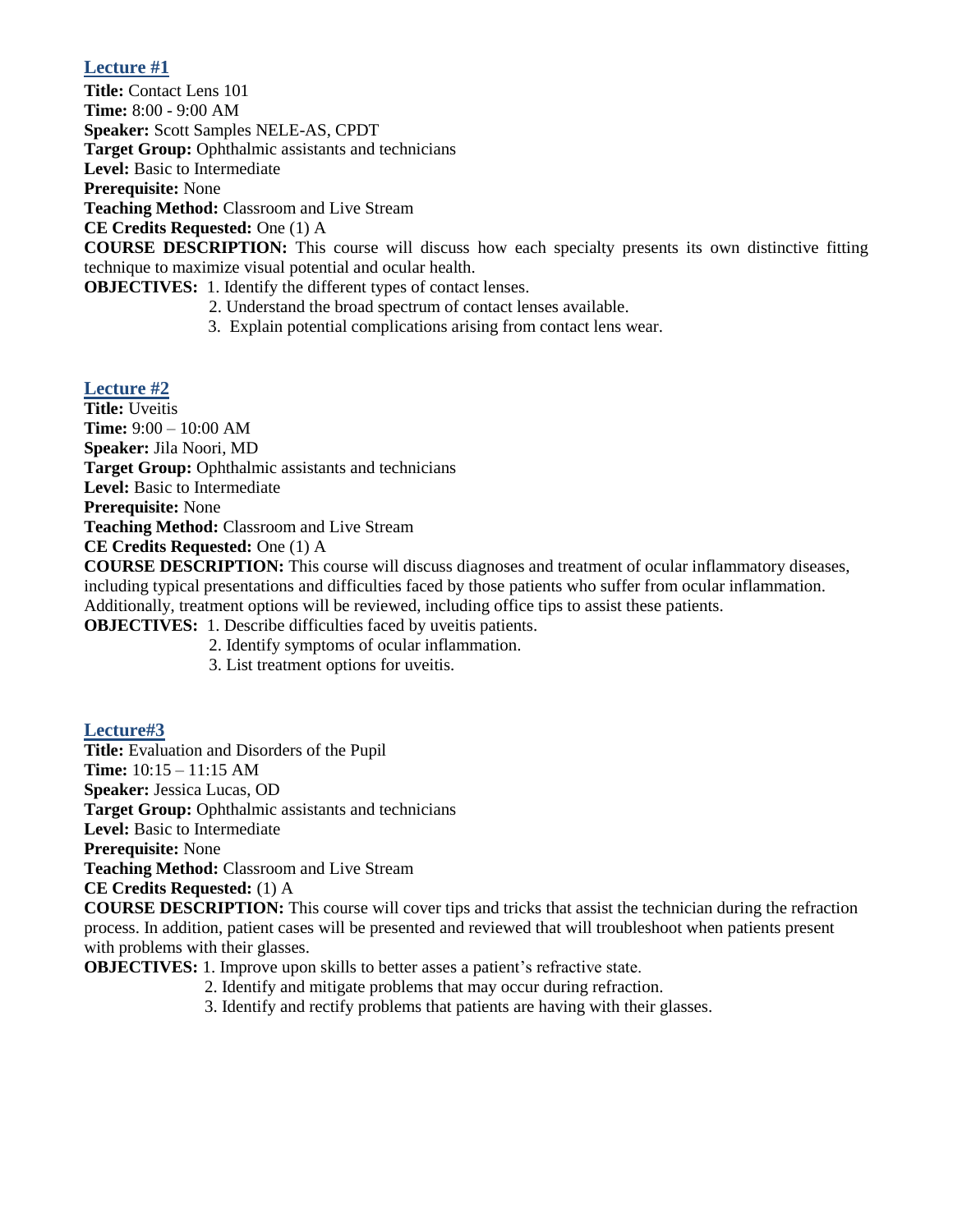## **Lecture #4**

**Title:** Why What You Do Matters **Time:** 11:15 -12:15 AM **Speaker:** David W. Jackson, MD **Target Group:** Ophthalmic assistants and technicians **Level:** Basic to Intermediate **Prerequisite:** None **Teaching Method:** Classroom **CE Credits Requested:** (1) A

**COURSE DESCRIPTION:** This course will cover the basics of cornea tomography and topography, paying particular attention to the purpose of these instruments and their role in ophthalmic surgery**.**

- **OBJECTIVES:** 1. Identify an appropriate topography vs tomography scan.
	- 2. Understand the different Purkinje images from the eye.
	- 3. Understand the differences between topography, tomography and wave scan.
	- 4. Understand the need of an accurate refraction as it relates to cataract surgery.

## **Lecture #5**

**Title:** The Illusion of Optical Allusions **Time:** 1:15 -2:15 PM **Speaker:** Bradley K. Farris, MD **Target Group:** Ophthalmic assistants and technicians **Level:** Basic to Intermediate **Prerequisite:** None **Teaching Method:** Classroom and Live Stream **CE Credits Requested:** One (1) A

**COURSE DESCRIPTION:** This course will discuss the definitions of optical illusions and allusions. Various illustrations of illusions will be presented, and patient encounters illustrating examples of optical allusions will be discussed. Applications to patient encounters will be made.

- **OBJECTIVES:** 1. Identify indications for various types of corneal surgery.
	- 2. Describe different techniques for various types of corneal surgery.
	- 3. List ocular complications of corneal surgery.
	- 4. Describe indications of corneal collagen cross-linking.

#### **Lecture #6**

**Title: What's New in Keratoconus? Time:** 2:15-3:15 PM **Speaker:** Kamran M. Riaz, MD **Target Group:** Ophthalmic assistants and technicians **Level:** Basic to Intermediate **Prerequisite:** None **Teaching Method:** Classroom and Live Stream **CE Credits Requested:** One (1) A

**COURSE DESCRIPTION:** This course will discuss the latest developments in diagnosis, management and treatment options for keratoconus. An overview of current patient presentation and difficulties faced by those patients who suffer from keratoconus will be provided. Additionally, treatment options will be reviewed, including office tips on how to assist these patients...

**OBJECTIVES:** 1. Describe difficulties faced by keratoconus patients.

- 2. Identify symptoms of keratoconus.
- 3. List several medical and surgical treatment options for keratoconus.